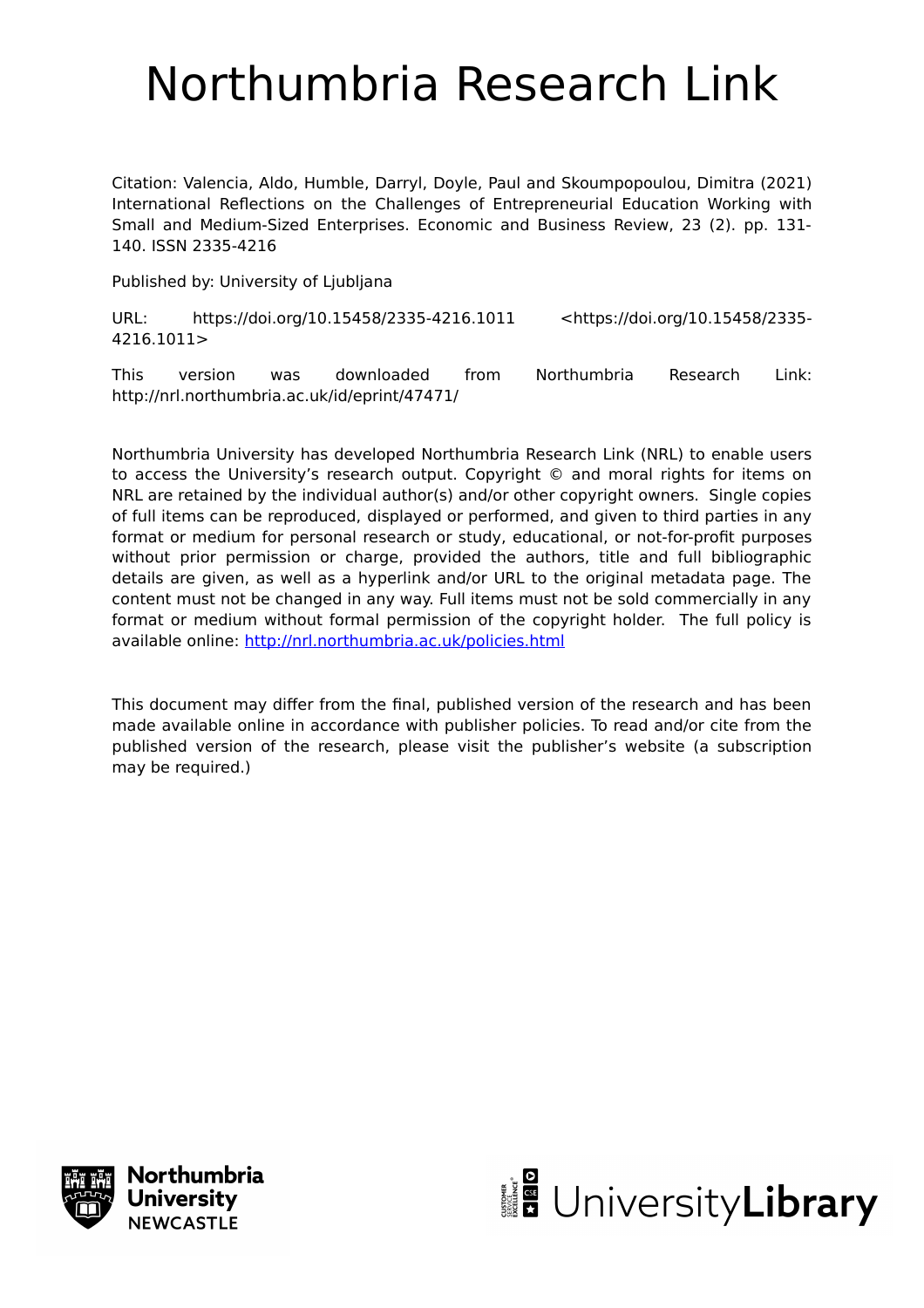# **ECONOMIC AND**  $E/B/R$ **BUSINESS REVIEW**

[Volume 23](https://www.ebrjournal.net/home/vol23) | [Issue 2](https://www.ebrjournal.net/home/vol23/iss2) Article 6

August 2021

# International Reflections on the Challenges of Entrepreneurial Education Working with Small and Medium-Sized Enterprises

Aldo Valencia Maynooth University, Milab, Design Innovation Department, Kildare, Ireland, aldo.valencia@mu.ie

Darryl Humble Northumbria University, Department of Social Sciences, Newcastle, UK

Paul Doyle Technological University Dublin, ASCNet Research Group, Dublin, Ireland

Dimitra Skoumpopoulou Northumbria University, Newcastle Business School, Newcastle, UK

Follow this and additional works at: [https://www.ebrjournal.net/home](https://www.ebrjournal.net/home?utm_source=www.ebrjournal.net%2Fhome%2Fvol23%2Fiss2%2F6&utm_medium=PDF&utm_campaign=PDFCoverPages) 

**C** Part of the [Business Commons](http://network.bepress.com/hgg/discipline/622?utm_source=www.ebrjournal.net%2Fhome%2Fvol23%2Fiss2%2F6&utm_medium=PDF&utm_campaign=PDFCoverPages)

# Recommended Citation

Valencia, A., Humble, D., Doyle, P., & Skoumpopoulou, D. (2021). International Reflections on the Challenges of Entrepreneurial Education Working with Small and Medium-Sized Enterprises. Economic and Business Review, 23(2).<https://doi.org/10.15458/2335-4216.1011>

This Original Article is brought to you for free and open access by Economic and Business Review. It has been accepted for inclusion in Economic and Business Review by an authorized editor of Economic and Business Review.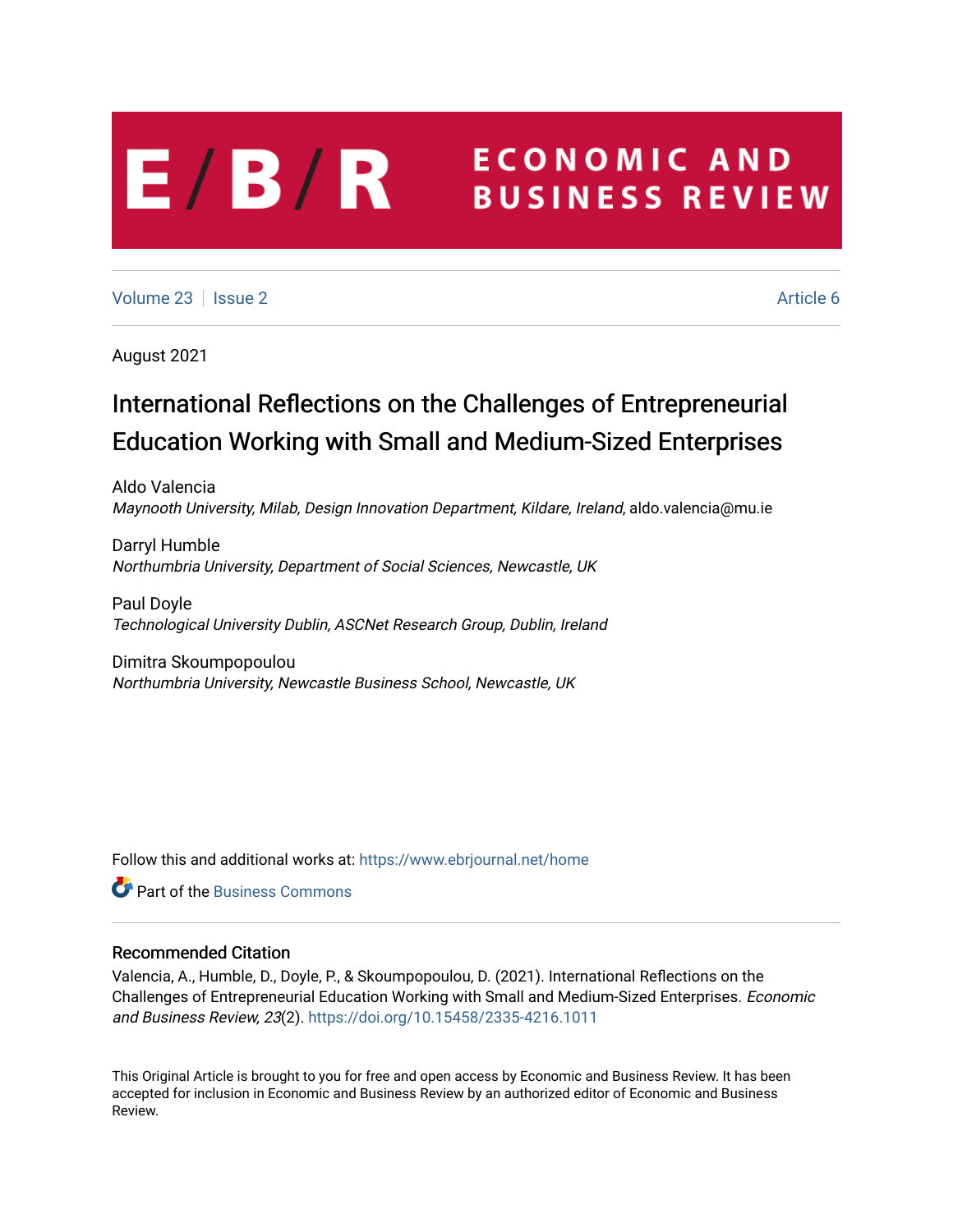# International Reflections on the Challenges of Entrepreneurial Education Working with Small and Medium-Sized Enterprises

Aldo V[a](#page-2-0)lencia <sup>a,</sup>\*, Darryl Hum[b](#page-2-1)le <sup>b</sup>, Paul Doyle <sup>[c](#page-2-2)</sup>, Dimitra Skoumpopoulou <sup>[d](#page-2-3)</sup>

<span id="page-2-0"></span><sup>a</sup> Maynooth University, Milab, Design Innovation Department, Kildare, Ireland

<span id="page-2-1"></span><sup>b</sup> Northumbria University, Department of Social Sciences, Newcastle, UK

<span id="page-2-2"></span><sup>c</sup> Technological University Dublin, ASCNet Research Group, Dublin, Ireland

<span id="page-2-3"></span><sup>d</sup> Northumbria University, Newcastle Business School, Newcastle, UK

#### Abstract

With the European Council looking to Higher Education Institutions (HEIs) to help support the strategic goal of increasing small and medium-sized enterprise (SME) activity through increased entrepreneurial education, we reflect on the challenges facing both HEIs and SMEs through the lens of the European Commission's Horizon 2020 funded research and innovation staff exchange project 'Global Entrepreneurial Talent Management 3' (GETM3). This research generated data during the three-year duration of the project and through a mixed-methods approach. The effectiveness of entrepreneurial education against this strategic requirement and the barriers which need to be overcome to achieve it are considered. We observed that common ground between academia and SMEs is favoured where partnerships are interactive, agile and flexible. We finalise this paper by offering a series of recommendations and guidelines to help HEIs work more closely together to fuel further entrepreneurial activity.

Keywords: Higher education, Small and medium-sized enterprise, Entrepreneurship, Multidisciplinary research, Entrepreneurial education

JEL classification: I23

# Introduction

I n March 2000, the European Council met in<br>Lisbon to agree on a new strategic goal: "to become the most competitive and dynamic knowledgebased economy in the world capable of sustainable economic growth with more and better jobs and greater social cohesion." [\(European Council, 2000\)](#page-10-0) Central to this goal was the creation of a small and medium-sized enterprise (SME) friendly environment to support innovative business practices, and the promotion of an entrepreneurial culture, as mechanisms to help facilitate this transformation. In 2010, the European Commission (EC) published a 10-year strategic plan for smart,

sustainable and inclusive growth [\(European](#page-10-1) [Commission, 2010](#page-10-1)), which identified entrepreneurship as an essential focus for educational curricula within the EU member states. In the report, SMEs were identified as being battered due to globalisation and a growing economic crisis, requiring support from both the commission and educational institutes to help rejuvenate them through the development of entrepreneurial culture.

To consider the effectiveness of entrepreneurial education within the context of the SME, and to extract recommendations for future activity, we devised a series of key research questions. Using a qualitative methodology, we worked within the EU

Received 30 January 2020; accepted 2 April 2021. Available online 19 August 2021.

\* Corresponding author. E-mail address: [aldo.valencia@mu.ie](mailto:aldo.valencia@mu.ie) (A. Valencia).

https://doi.org/10.15458/85451.1011 2335-4216/© 2021 School of Economics and Business University of Ljubljana. This is an open access article under the CC-BY-NC-ND license [\(http://creativecommons.](http://creativecommons.org/licenses/by-nc-nd/4.0/) [org/licenses/by-nc-nd/4.0/](http://creativecommons.org/licenses/by-nc-nd/4.0/)).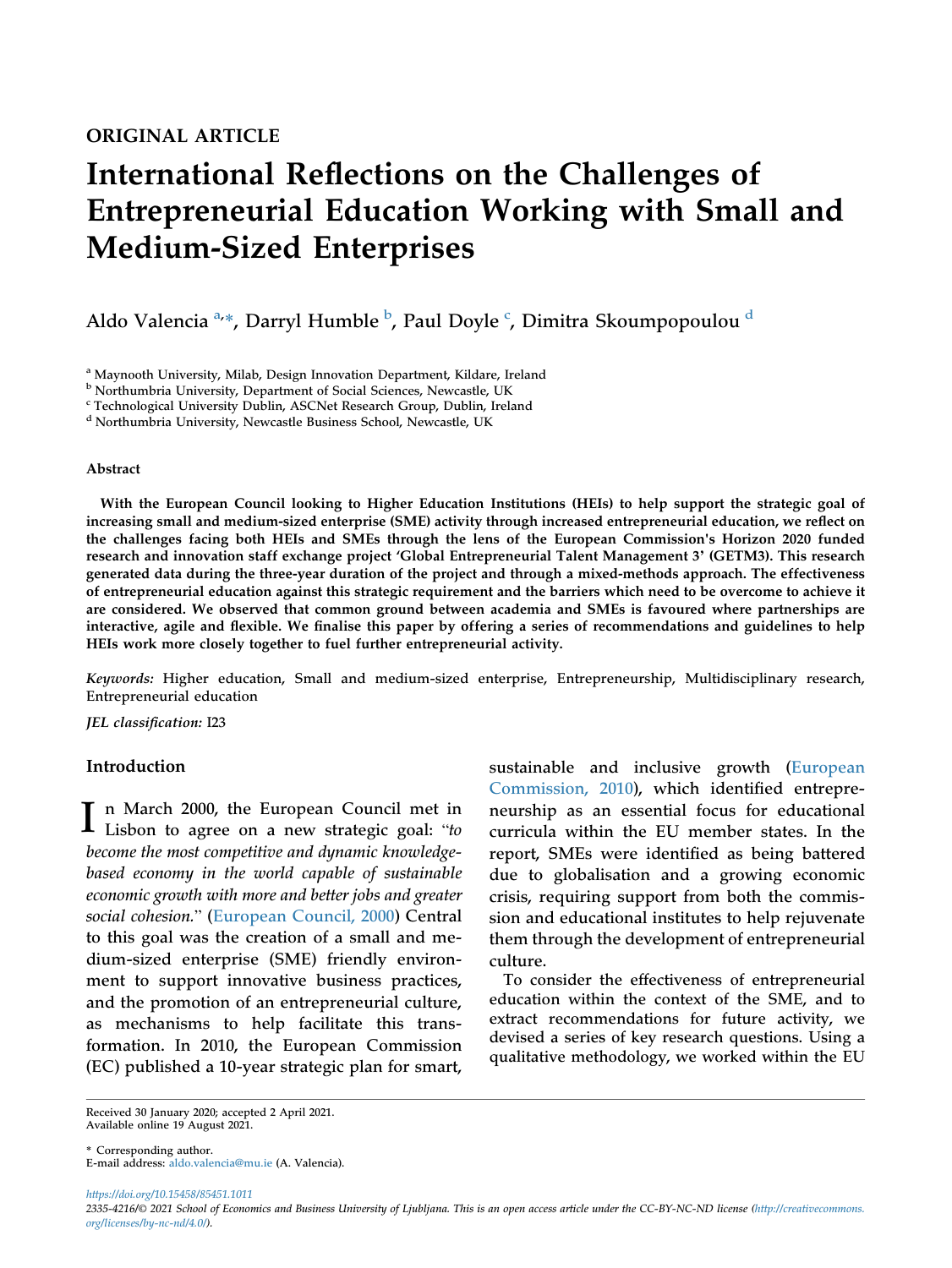funded Global Entrepreneurial Talent Management (GETM3) project. This is a multi-cultural, multidisciplinary project drawing on expertise in academia "and SMEs across Europe and South Korea.

GETM3 is a European Union Research Innovation, and Staff Exchange (RISE) project investigating the HRD implications of the way existing and future talent can be managed at work, harnessing the entrepreneurial attitudes and skills of young people" [\(Pearce et al., 2019](#page-11-0)) The project is a  $\in$ 1 million Euros multidisciplinary project that brings together academic and SME insights from participants in five countries (Ireland, UK, Slovenia, Poland, South Korea), with eight academic institutes and eight SMEs (including the Irish SME Association (ISME). The project co-ordinates over 100 members from various disciplines through a total of 270 monthlong international secondments, organising 'sand-pits' quarterly in each participant country to review entrepreneurship within each national context. GETM3 as a project provides a unique opportunity to exam the critical focus of this paper, to review the state of multidisciplinary entrepreneurial education, and to discuss the requirements of SMEs, their experience, expectations and requirements of entrepreneurship, all within a diverse cultural environment. The inclusion of South Korea within the project offered an additional cultural dimension potentially quite distinct from a European context.

The GETM3 sandpit model uniquely brings together academics and SMEs from across the project to meet in one of five partner countries for about a week on a rotating basis every three months. These to meet in one of live partner countries for about a<br>week on a rotating basis every three months. These<br>'sandpit' events are a series of discussions, interviews, meetings and visits with other academics and local SMEs to discuss entrepreneurship and talent management. Taking advantage of these collaborative sessions in each of the ten sandpits 2017-2020, the authors conducted participatory workshops, focus groups, semi-structured interviews, informal discussions and meetings with the GETM3 stakeholders (academic institutes, students, SMEs) to address the following key research questions:

- 1. Does an agreed understanding of entrepreneurship within academia and SMEs exist?
- 2. Does the SME community have a shared expectation of entrepreneurship education?
- 3. What are the characteristics of successful HEI/ SME partnerships?
- 4. What factors support successful entrepreneurship education?

Using each sandpit location as a specific cultural reference point, we aimed to explore the national perspective on each of these themes, seeking

commonality of understanding, approach and requirement across the GETM3 stakeholders. As members of the GETM3 project, the authors' own expertise covers a diverse range of academic disciplines such as computer science, social science, design entrepreneurship and information systems. Their academic experience and responsibilities include curriculum development and innovation within SME and non-governmental organisation (NGO) industry contexts, as well as management and leadership experience in international partnerships in Asia and Europe [\(Lillis](#page-10-2) & [Doyle, 2017](#page-10-2)). The authors also have over 40 years combined industry experience working with SME and NGO organisations, providing both industry and academic perspectives on entrepreneurship.

In this paper, we use sandpit discussions to explore entrepreneurship from multiple stakeholder perspectives and consider how well academic institutes are performing in servicing the SME requirement. We begin by reviewing the state of entrepreneurship education within the context of HEIs and SMEs, exploring the academic challenge in supporting the goals of the EU in creating entrepreneurial cultures within curricula, and matching the expectations of the SME as significant stakeholders in this relationship. We present recommendations for HEIs which can fuel SMEs engagement in the future. In section two, we briefly review the literature on entrepreneurship, entrepreneurial intention, value models and culturalism to understand existing theory. In section three, we describe the methodology employed, section four is a report of our findings and results, followed by section five, where we discuss these findings in more detail and make recommendations, and section six provides a summary conclusion and suggests areas for further research.

### 1 Literature review

Considering the importance of creating an entrepreneurial culture within the EC strategy, it is worth considering how entrepreneurship emerges. While much of the early literature has focused on entrepreneurial intention ([Bird, 1988](#page-10-3)), seeking to understand the decision process that leads people from intention to action, more recent literature looks at values and motivations in entrepreneurship [\(Fayolle](#page-10-4) [et al., 2014\)](#page-10-4). When it comes to culture, the idea of cognitive models has been discussed as a factor that significantly impacts intention to start new businesses ([Busenitz](#page-10-5) & [Lau, 1996](#page-10-5)), and that venture creation decision making may include cognitive scripts that are cross-cultural ([Mitchell et al., 2000](#page-10-6)).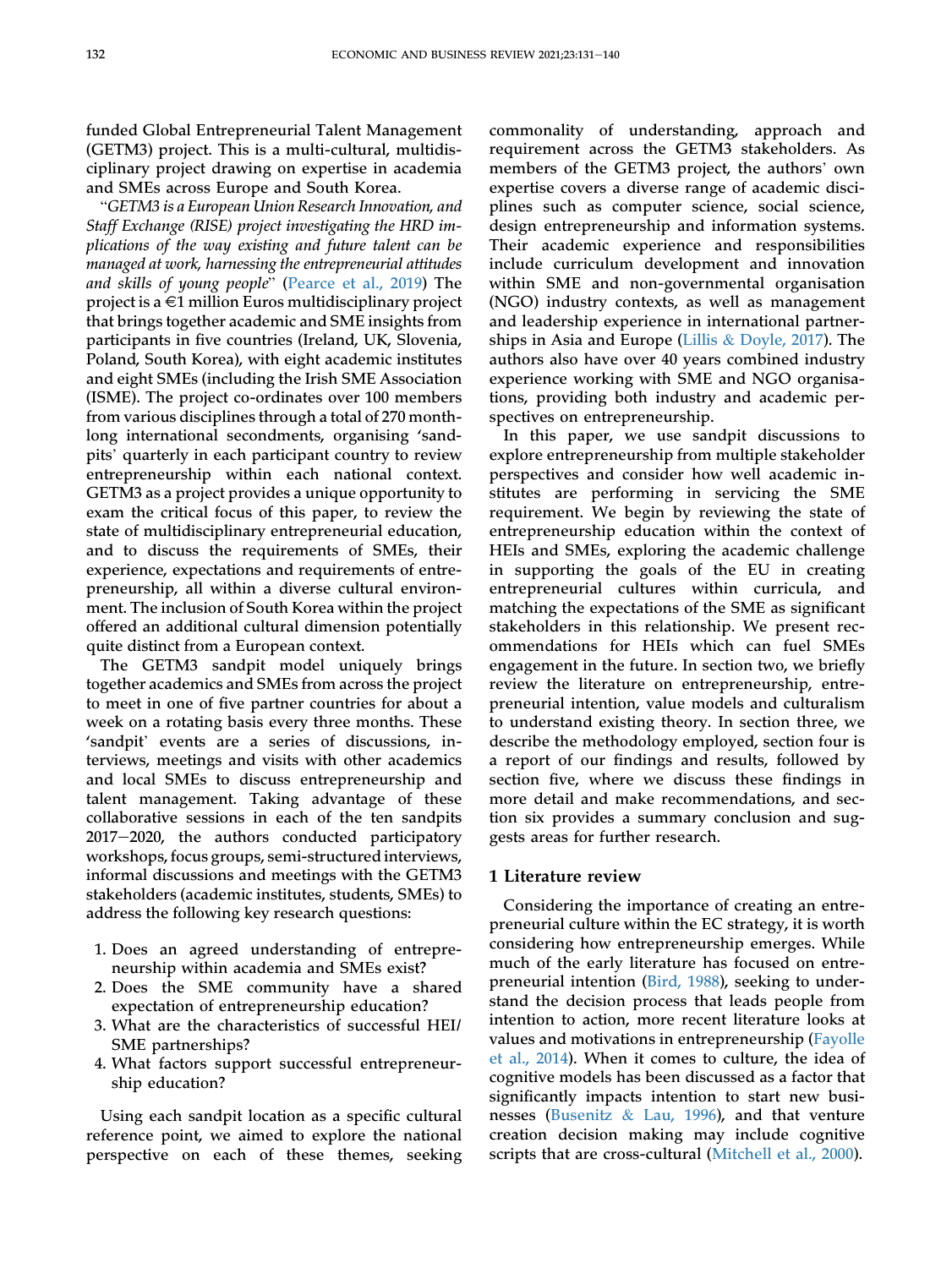With entrepreneurship seen as a strategic imperative for increased economic activity within the EC, the focus has been to look to Higher Education Institutions (HEIs) to become a significant source of entrepreneurial development in Europe. But with many definitions to choose from, entrepreneurship as a term may have subtle or substantial differences in meaning to different groups: "entrepreneurship is about taking risk" [\(Knight, 1921](#page-10-7)), "someone who demonstrates initiative and creative thinking, is able to organise social and economic mechanisms to turn resources and situations to practical account and accepts risk and failure" ([Hisrich, 1990](#page-10-8)), and "is the practice of starting new organisations or revitalising mature organisations, particularly new businesses generally in surting new organisations or reotiatising mature orga-<br>nisations, particularly new businesses generally in<br>response to identified opportunities." [\(Onuoha, 2007](#page-10-9)). response to *taentylea opportunities.* (Ontiona, 2007).<br>Given the proliferation of definitions, we propose<br>that for this paper that "entrepreneurship —or entrepreneurial behaviour-could be defined as the discovery, and tot this paper that *entrepreneursity* –or entre-<br>preneurial behaviour-could be defined as the discovery,<br>evaluation and exploitation of an opportunity" ([Shane](#page-11-1) & [Venkataraman, 2000](#page-11-1)), which articulates a definition which can apply to the creation of a new venture, or activity within an SME.

In addition to the vast array of definitions, multiple models exist which describe the process and conditions under which entrepreneurship intention turns to action. For example, historical research has focused on the traits of the individual [\(McClelland](#page-10-10)  $\&$ [Mac Clelland, 1961](#page-10-10)), demographic variables, such as age/gender/education [\(Reynolds et al., 1994\)](#page-11-2) and the use of social cognitive approaches [\(Bandura, 2001\)](#page-10-11) to explain entrepreneurship ([Hmieleski](#page-10-12) & [Baron,](#page-10-12) [2009\)](#page-10-12). With multiple models to choose from, educational approaches to entrepreneurship also differ based on the model to which they align.

There are numerous case-studies demonstrating varying pedagogies, including action-based entrepreneurship education in Sweden ([Rasmussen](#page-11-3) & Sø[rheim, 2006\)](#page-11-3), the application of design thinking as a means for promoting entrepreneurial skills ([Val et](#page-11-4) [al., 2017](#page-11-4)) and the proposal that a perspective of entrepreneurship as an everyday practice" should be adopted [\(Blenker et al., 2012\)](#page-10-13). Blenker et al. suggest that an individualistic teaching approach should be adopted rather than considering entrepreneurial education as universalistic. [Jones and English \(2004\)](#page-10-14) describe a student-centric learning approach arguing that a different learning environment is required to support the study of entrepreneurship within an HEI setting. There is a growing call for not only a new approach to entrepreneurial education, but also a new paradigm ([Gibb, 2002\)](#page-10-15).

Attempts to measure entrepreneurial education's effectiveness suffer from a lack of definition of a criterion against which to measure. Using the

Malcolm Baldrige National Quality Award (MBNQA) evaluation, [Vesper and Gartner \(1997\)](#page-11-5) conclude that additional criteria are required against which we want to evaluate. A more recent study [\(Liu et al., 2020\)](#page-10-16) draws on the Triangulation model, looking at measuring improvements in competencies and reducing barriers to entrepreneurial intention as measures of effectiveness. In this paper's context, the important criterion for entrepreneurial education is the effectiveness of entrepreneurship education in support of SMEs. entrepreneurial education is the enectiveness of<br>entrepreneurship education in support of SMEs.<br>This aligns with the objective of the "promote This aligns with the objective of the "promote entrepreneurship" EC policy, which requires that those pre-disposed to create new ventures are supported and encouraged to do so, and that increasing numbers of students should start considering this option [\(Li](#page-10-17)ñán et al., 2011).

Much of the focus on entrepreneurial education and discussion is focused on stimulating entrepreneurial behaviour in the context of new venture creation [\(Raposo](#page-11-6) & [Paco, 2011](#page-11-6)). However, existing SMEs can also benefit from HEI entrepreneurial education with enterprise education centred on developing enterprising people with an attitude of self-reliance. [Kompf \(2012\)](#page-10-18) and [Shockley \(2009\)](#page-11-7) further suggest that entrepreneurship and enterprise education should be separated, with the former being taught to individuals seeking to create a business and the latter being delivered across HEIs. It has also been proposed that learning for entrepreneurship within HEIs must take place outside of the classroom environment in a more experiential setting, challenging many of the pedagogical approaches currently in use ([Rae, 2010](#page-11-8)).

SMEs are uniquely positioned to provide experiential environments to facilitate learning, allowing the student to work on real-world, tangible problems within an entrepreneurial environment. [Higgins and](#page-10-19) [Elliott \(2011\)](#page-10-19) suggest that the learning should be action-oriented, thus helping students become practi-Efflott (2011) suggest that the learning should be ac-<br>tion-oriented, thus helping students become practi-<br>tioners, and add that "real life" cannot be adequately taught using formal modes of passive education, which are unlikely to have a significant impact on the development of potential entrepreneurs. With SMEs within the European economic zone making up 99% of the 16 million companies in existence and accounting for more than two thirds of the total workforce, there are significant opportunities for HEIs to engage with meaningful experiential learning activities as part of entrepreneurial education.

## 2 Methodology

This research is based on qualitative data generated through a mixed methods approach [\(Hesse-](#page-10-20)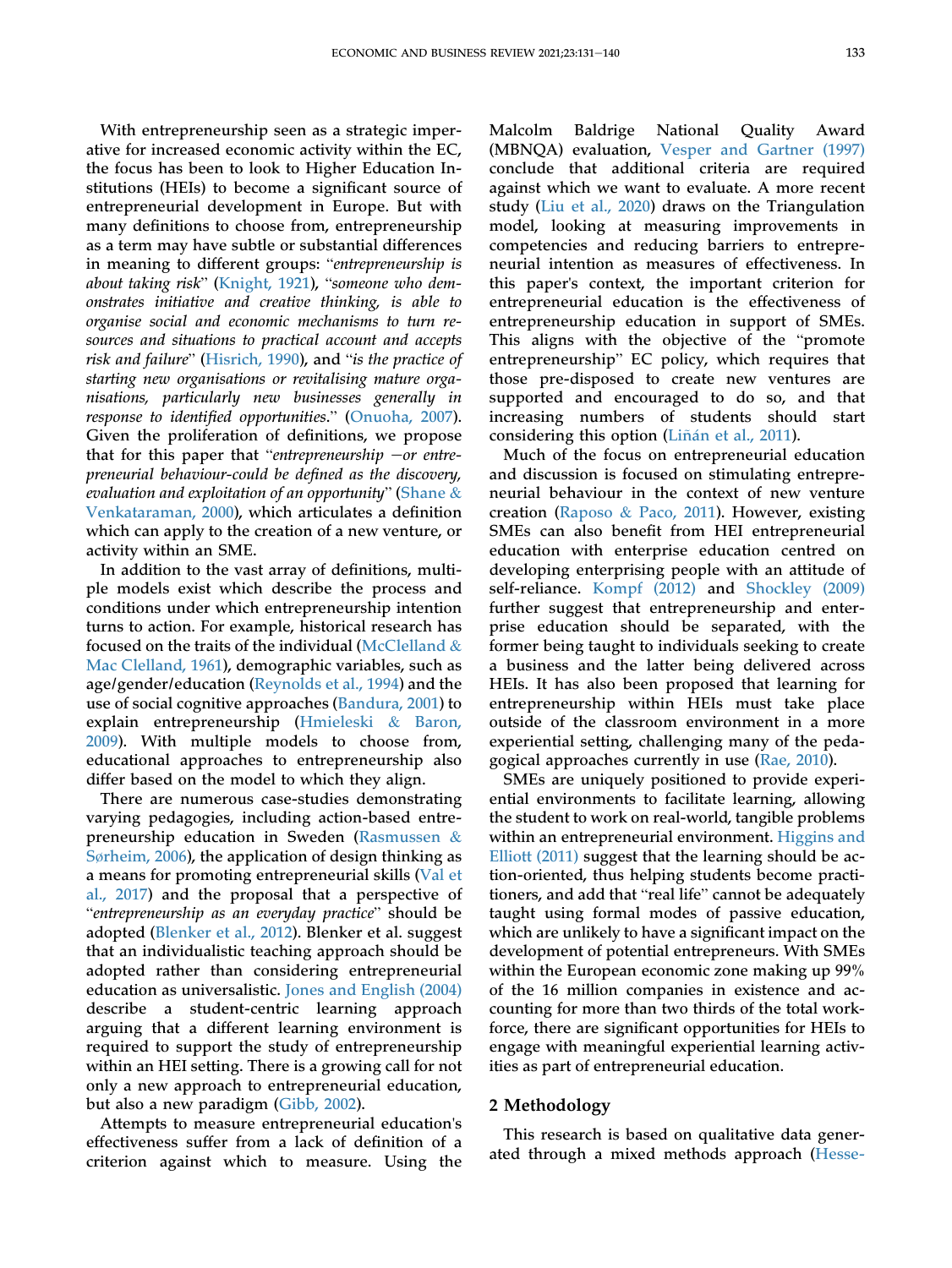[Biber, 2010\)](#page-10-20) in which academics and SME stakeholders worked together, over the 3-year duration of the GETM3 project, to develop an understanding of entrepreneurial education and the role of HEIs in talent development. From the outset, the core approach of the GETM3 project was a commitment talent development. From the outset, the core<br>approach of the GETM3 project was a commitment<br>to participatory workshops, referred to as 'sandpits', and the importance of capturing rich, detailed qualitative data ([Geertz, 1973\)](#page-10-21) that would support the development of new knowledge, shared understanding and innovative approaches to entrepreneurial education.

Participatory workshops, of the kind used here, draw on methods developed in participatory rural appraisal (PRA) approaches in the 1970s ([Chambers,](#page-10-22) [1994](#page-10-22); [Mukherjee, 1993\)](#page-10-23) in which groups of stakeholders are supported to work together to develop solutions to problems and issues at a local level. Reflecting on the initial PRA approach in the global South, [Chambers \(2015\)](#page-10-24) captures the main thrust of the approach: "In PRA, outsiders convene and facilitate. Local people are the main actors. It is they, typically in small groups, who map, diagram, observe, tate. Local people are the main actors. It is they, typi-<br>cally in small groups, who map, diagram, observe,<br>analyse and act" in relation to "natural resource management, agriculture, programmes for equity, empowerment, rights and security, community-level planning and action and participatory statistics" (p.31).

Such an approach provided a platform and inspiration for the participatory sandpits used in GETM3. Such an approach provided a platiorm and inspiration for the participatory sandpits used in GETM3.<br>However, instead of 'outsiders' facilitating group activities, sandpits were developed and facilitated by the GETM3 team as inclusive multi-stakeholder events. In most cases, sandpits lasted for five days and involved a range of participatory activities, including: project planning, concept development, visual mapping, visual-haptic activities, scenario building, interactive exercises, best practice modelling and case study capture. In addition, more conventional qualitative methods of data collection were employed, including semi-structured interviews [\(Kvale, 1996\)](#page-10-25) and digital qualitative surveys ([Braun](#page-10-26) [et al., 2020](#page-10-26); [de Vaus, 2002](#page-11-9)).

Whilst participatory workshops were constructed as ways to engage often vulnerable or excluded stakeholders in project development and delivery, there has been a shift in recent years to recognising the potential role of participatory workshops as a source of data collection in their own right (Ø[rngreen](#page-10-27) & [Levinsen, 2017\)](#page-10-27) and in a variety of contexts. [Ahmed and Asraf \(2018\)](#page-10-28), for example, recognises the ability of such an approach to provide (a) spaces for facilitated engagement, (b) space to work with multiple stakeholders, (c) support for sustained researcher observation as well as (d) opportunities for participant observation.

As a result, each sandpit generated tangible outputs, including sandpit reports as well as notes and reflections, audio-video materials, visual maps and diagrams and interactive resources. Furthermore, those participating in sandpits were involved in one-to-one qualitative interviews in which they were asked to reflect on the themes of the project, their learning and development and all participants. As a condition of involvement in the project, they were asked to complete semi-structured online surveys to capture in detail their own learning and capacity building as a result of involvement in the project.

In total, there were ten sandpits (two in the UK, three in Ireland, one in Poland, three in Slovenia and three in South Korea) each with between 25 and 60 participants with academic and SMEs present in all sandpits. Each sandpit adopted a specific projectrelated theme related to talent management and the role of SMEs. To participate in sandpits, prospective participants were provided with project information sheets and were asked to complete data consent forms relating to all sandpit activities. All participants were given the right to withdraw from the project at any point. In keeping with the European Commission's expectations, all project data are, where possible, anonymised and stored electronically and accessible only by the project team. The GETM3 project has received ethical clearance from all HEIs involved in the project and meets the stringent EU ethics and data governance procedures set out in the funding terms.

The outcome of this project is a wealth of qualitative material that captures not only the experiences of workshop participation, but of the challenges academic and SME staff see concerning entrepreneurial education. In keeping with the qualitative nature of this project, the findings and reflections included in this paper emerge from the extensive data set generated through this project as well as the reflection of the authors, all of whom are core members of the GETM3 project team who have participated in sandpits.

## 3 Results

The following section outlines the results for each of the key research questions identified in the introduction. These emerged from three years of qualitative data collection and analysis. All data were collated and, if necessary, translated into English. An iterative thematic analysis approach was employed to reveal the emerging themes ([Miles](#page-10-29) & [Huberman, 1994](#page-10-29)), patterns and deviations [\(Braun](#page-10-30) & [Clarke, 2006](#page-10-30)). The initial coding and thematic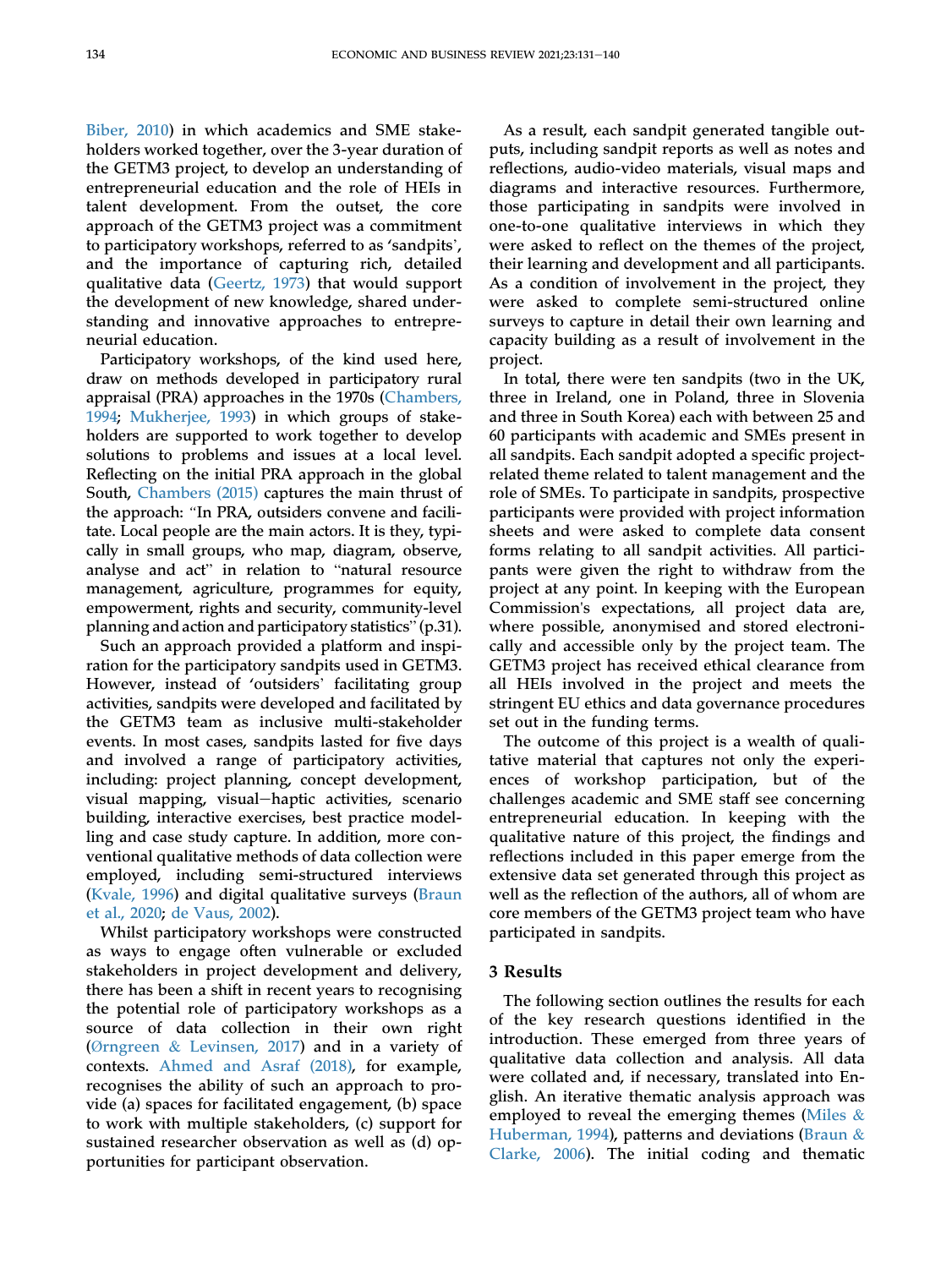mapping were developed by two researchers in tandem and then reviewed by the other two. The analysis comprised close review of the various materials, coding meaningful fragments and framing codes into themes and subthemes. Indicative quotations from the data were assigned to each subtheme. These were then discussed to identify experiences and reflections in the context of these research questions. It is important to note that these results are interrelated and overlapping [\(Yin, 2011](#page-11-10)), as is often the case with qualitative data. The key findings are summarised in [Table 1.](#page-6-0)

# 3.1 There is No common language, No common understanding

"The problem with the term entrepreneurship is that I don't know any two people who would agree with its definition. Is there a difference between entrepreneurial behaviour, entrepreneurialism, entrepreneurship or is it all the same thing? ... it's all too vague" (Polish academic interviewee, 2017)

A central finding that emerges in all the discussions is the challenge of language and etymology; what do we mean by the concepts we use to describe this kind of education and how are different concepts understood by different participants. Ultimately, we find that entrepreneurial education is not a single unified, homogenous activity as there is no agreement on what it is trying to achieve. The terms are many and the understanding is diverse. Our results demonstrate that there is a need for a common agreed language for this area of activity.

# 3.2 There is No common requirement from SMEs

"We just need people who can do the job and grow with us!" (Korean SME focus group participant, 2019)

Here we find that there are many assumptions made by HEIs on what SMEs want, what they need and, as a result, what HEIs should deliver. Through further interrogation, however, we ascertain that SMEs either want very different things or, as was the case with several GETM3 partners, what they want is particularly vague. The above quote demonstrates, with some frustration, what a particular SME leader really wanted from a HEI graduate after much discussion about entrepreneur attitudes, skills and dispositions. An implication of this is that SMEs are often unable to articulate their needs in a way that HEIs can understand and support.

3.3 Common ground emerges where partnerships are interactive

"Where it works, it really works. But that requires us [SMEs] to work with you [HEIs] properly, over a long period of time to establish a real understanding and then we can get them [students]into the right frame of mind … to make a difference." (Slovenian SME interviewee, 2018)

Here it is clear that success in entrepreneurial education emerges through effective partnerships between HEIs and SMEs and, as a result, between the SME and the student. An effective, open and interactive three-way partnership of this kind overcomes the challenges of language to create opportunities for genuine SME requirements to emerge in real time, rather than in a preconceived vacuum. At its core, what we find here is that we need to move from an abstract discussion or understanding of entrepreneurial education to a practical engagement between the education and the real-world.

# 3.4 Agility and flexibility in education supports effective partnerships

"If we weren't so hamstrung by module descriptors, learning outcomes and one size fits all approaches to education then we'd be able to be more responsive in how we support our students and, ultimately, the businesses that they work with." (Irish academic interviewee, 2019)

<span id="page-6-0"></span>Table 1. Key research questions and results.

| <b>Research Ouestion</b>                                                            | Result                                                                      |
|-------------------------------------------------------------------------------------|-----------------------------------------------------------------------------|
| Does an agreed understanding of entrepreneurship within<br>academia and SMEs exist? | 3.1 There is no common language, no common understanding.                   |
| Does the SME community have a shared expectation of<br>entrepreneurship education?  | 3.2 There is no common requirement from SMEs.                               |
| What are the characteristics of successful HEI/SME partnerships?                    | 3.3 Common ground emerges where partnerships are interactive.               |
| What factors support successful entrepreneurship education?                         | 3.4 Agility and flexibility in education support effective<br>partnerships. |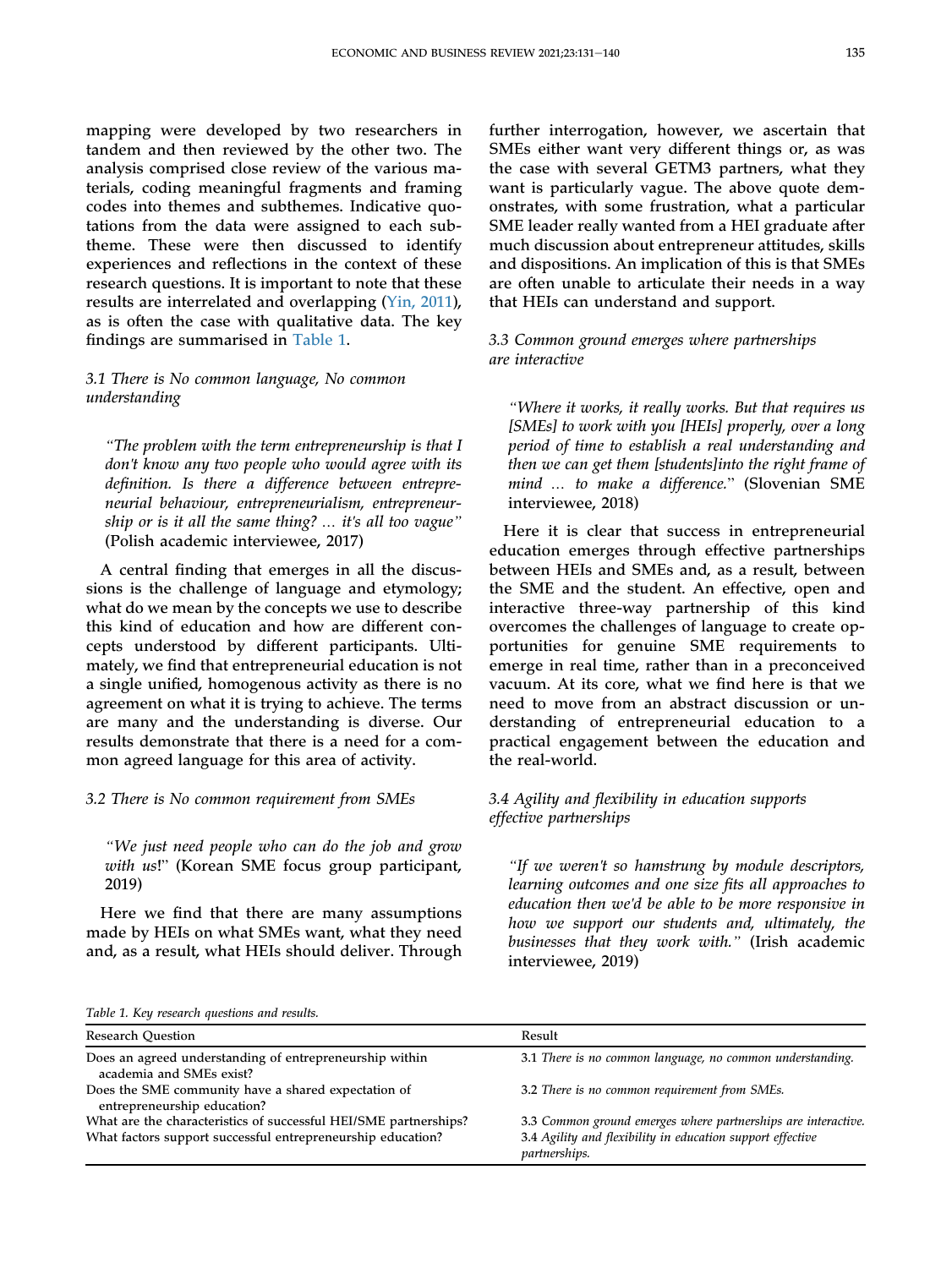To make entrepreneurial education work effectively we need agile systems and processes within HEIs. A single module, one-size-fits-all approach to the uniform construction of modules/units, programmes, assessments and timetables, all monitored through key performance indicators (KPIs), limits the amount of what one of our members of Innus the amount of what one of our members of<br>the academic team described as, 'educational wiggle<br>room'. Our contention here is that we need agile education, not a single model, which can match the changing requirements across disciplines, cultures, SME requirements and domains. There has to be flexibility and contextual education which may mean there is no one solution, but rather a broader educational approach that permeates HEI approaches to developing and delivering entrepreneurial education.

Whilst this section has outlined four key interrelated findings that have emerged from GETM3 sandpits, formal interviews and informal conversations that are critical of current practice, there is also a wealth of findings that capture what works and the positive work that is happening within between HEIs and SMEs. The GETM3 project is an example of a successful initiative that brings together academics and SMEs to discuss best practices and to share experiences. The diversity of approaches and varying levels of success underpin the findings presented.

## 4 Discussion

As demonstrated in the previous section, the key findings from the GETM3 project have all demonstrated a disconnect at the heart of entrepreneurial education, irrespective of location and context. What emerges from these findings, however, are the implications for practice and how HEIs move forward in the construction of entrepreneurial education. Therefore, the following discussion picks up on each point, exploring these challenges in more detail and exploring how, through an evidence-based rethinking of the processes and practices of entrepreneurial education, we can respond to these challenges. In doing so, we support the work of SMEs more holistically. Each of the following points offers reflections on the way forward and presents a contention or proposal for further development.

# 4.1 The need for a common language

We have shown in the literature that there are multiple definitions for entrepreneurship. There are even different variations of the term, which may

have subtle differences when used. With the literature trying repeatedly to define this term, we sense we are working with a shifting understanding of something with no definitive definition within academia If so, how can we assume there is consistency within SMEs, government or even the general population of what these terms mean in practice. As discussed throughout the project, it is important to recognise that entrepreneurship has long been the preserve of business and management studies and that this is something that has potentially shaped the way we define it.

The implications of this, however, is how we turn a loosely defined concept into a module, programme or, more broadly, a set of pedagogical practices. If we allow multiple definitions, then how can we agree what we are trying to achieve within an educational context? It is this challenge that scholars such as [Val \(2017\),](#page-11-4) [Blenker et al. \(2012\)](#page-10-13) and [Rasmussen \(2006\)](#page-11-3), amongst others, are seeking to address. A core reflection of the GETM3 project is that if we have multiple goals based on our understanding of what this is all about, it stands to reason that we will attempt to achieve that goal using different means and different pedagogical approaches. There is clear evidence from the literature that we are doing exactly that - trying to achieve a goal which is unclear, diverse and shifting. So how can we possibly succeed?

A common language provides a common basis of communicating requirements. Terms without common understanding which are open to interpretation provide false states of comfort which when actualised can result in outcomes vastly different from one party's expectations. If entrepreneurial education is to delivery on its full potential, then we need to be clear what the educations requirements are and are not. To do this we, as a multidisciplinary sector, require more clarity in terminology.

# 4.2 The need for nuanced understanding of what SMEs are looking for

Even if the academic community within business management, and outside of business management agrees with these terms, the next thing to consider is if this has anything to do with supporting the SME. As stated already, SMEs need also to agree on what they need, which in many cases may not be entrepreneurial traits of talents, but possibly skills that can be honed like teamwork, initiative, communication, ingenuity, cultural awareness and problemsolving. Some SMEs, however, may need more specific behaviours to reinvent their business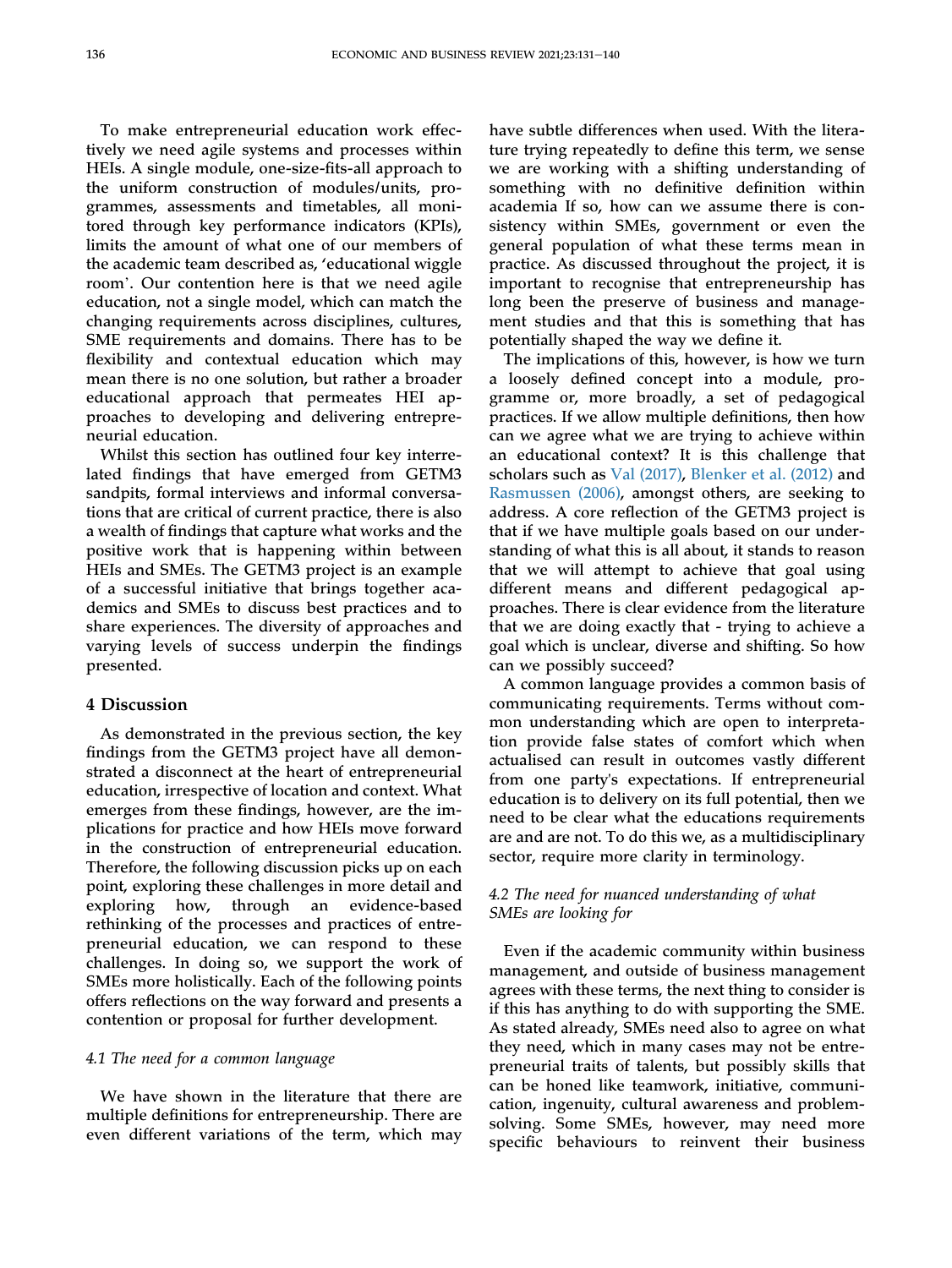model, seeking new opportunities in the marketplace and creating new value for customers. It is more likely that an SME will define their requirements based on specific competencies, traits or behaviours, rather than using terms like entrepreneurship.

If the goal is to support the SME through entrepreneurial education, then the variability in the definition of terms, the variability in the needs of SMEs and a lack of a common language to describe all of this must be resolved. We need to be much more precise in our education goals or we will continue to observe a mismatch between educational activity and SME requirements.

It is also worth considering that entrepreneurial education does not have to be a single course or programme. The skills required to support the SME may be already built within many courses and modules. Suppose the aims of the EU are solely for business creation. In that case, there are already existing courses that focus on this as a specific outcome, which some might describe as enterprise education rather than entrepreneurial education. It could even be argued that entrepreneurial intention converted to entrepreneurial action in the form of innovative business creation is, in fact, the correct articulation of the EU requirement. With an agreed objective, we could then begin creating fit-for-purpose education programmes that have measurable key performance indicators.

What this reflects is a broader challenge facing HEI academics involved in real-world link up education. As educators and GETM3 project members, much of our planning for employer-focused education is based on assumptions about the market, the requirements of future employers and, in the case of entrepreneurial education, the expectations of SMEs who, we all believe, have specific aims and needs. Yet these needs and expectations are elusive and difficult to pin down. Whilst this reflects the broader challenges of the HEI industry partnerships (see [Dada](#page-10-31) & [Fogg, 2016;](#page-10-31) [Decter et al., 2011](#page-10-32); [Huggins](#page-10-33) [et al., 2008](#page-10-33) for examples) are a specific challenge in working with SMEs.

A potential reason for this over-complication lies in the tendency to conflate entrepreneurship and enterprise education [\(Kompf, 2012](#page-10-18); [Shockley, 2009\)](#page-11-7) and, as was discussed throughout the project, the drive to create business construction and product development initiatives (approaches prominent in design, engineering and business programmes). What such an approach does is drive entrepreneurship through a specific disciplinary context rather than through a broader set of entrepreneurial traits or competencies.

#### 4.3 Dynamic partnerships are key

When we do not have common terms, or when we are not sure of the requirements, then when it comes to working with SMEs, we need to get students into the SME workplace. Here they can start to experience a sample of a real-world environment and we can begin to build, in real-time, our own knowledge and understanding of settings, expectations, needs and requirements, essentially adopt an action learning approach ([Revans, 1982\)](#page-11-11) to placements and other forms of experiential learning.

What GETM3 stakeholders have demonstrated is that placement programmes as work-based activities are excellent for demonstrating requirements which are often poorly articulated. Notions such as nes are excenent for demonstrating requirements<br>which are often poorly articulated. Notions such as<br>'company fit', for example, are frequently used phrases but become obvious when working within a company. By having the academic team involved in a review of placement with the company and the student, relevant feedback can be obtained on how well suited the students are to the next steps in their career.

Industry mentoring is also another way of bridging the gap between the student and their careers. The SAER (old Gaelic for craftsman) industry mentorship program at the Technological University Dublin is an exemplar of early career mentoring for students.120 students are being mentored by 60 industry managers who are being trained by the HEI to help students understand the work environments ahead of them and to help them focus on how to be successful in the future. This is an example of a non-practice-based dynamic partnership where students, HEIs and industry can work together to create dynamic relationships.

Because industries and companies can have different needs, successful partnerships are those that bring multiple SMEs into the academic world to see how students are educated. But they also bring academics into industry to see what the students will do once they graduate, what skills they need, in what areas they are strong, and what areas need additional focus. We must blur the lines and create value-added partnerships where students are better prepared for their future careers, institutes have a better understanding of the SME requirements, and SMEs provide feedback on their needs.

#### 4.4 Towards agile education and flexible HEIs

Looking for ways for academic teams to interact with SMEs and with students is a very effective way to obtain real-time feedback into courses, which can then be brought to programme committees to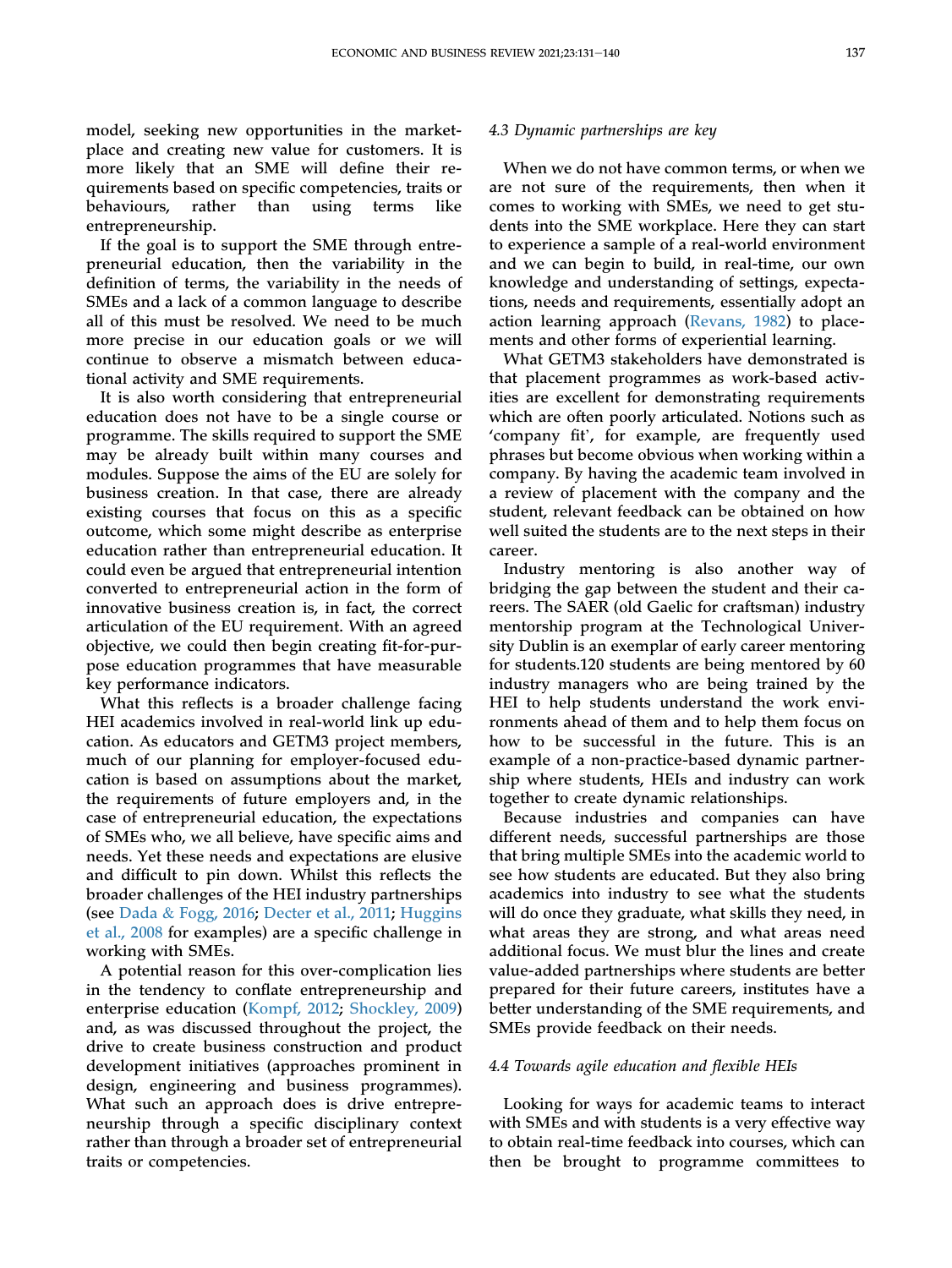review. However, feedback and change are different things. HEIs should seek ways to embed transversal skills e.g. innovating thinking, critical thinking and reasoning into all aspects of their programmes as a matter of course. Reinforcing learning outcomes (LOs) across modules to support higher level LOs which include synthesis and analysis is just good practice.

Often, quality assurance procedures within the HEIs, which are there to support and ensure academic integrity of programmes, may also be barriers to agile and rapid changing of modules, courses and LOs. It may be that we do not need to change a module, we just need to introduce core LOs which are 'entrepreneurial' in nature throughout our courses. The challenge, however, is that an HEI sector which is being shaped towards a consumer model has developed systems, processes and structures that limit agile/flexible approaches to the construction of learning. This, in turn, limits the reflexivity of practice.

In the case of English HEIs, the move to higher tuition fees (in some cases tripling) and enforcement of consumer rights has cemented the notion that students are consumers. As a result, power has shifted away from HEIs as providers of education to students as consumers of education [\(Tomlinson,](#page-11-12) [2014\)](#page-11-12). The impact noted by GETM3 participants was a shift towards quality education in which centralised KPI-driven processes result in slow change and development. This is out of step with the needs of SMEs and other industry partners.

# 5 Conclusion

In summary, this paper captures the central challenges that lie at the heart of entrepreneurial education in its conceptual construction and how this shapes subsequent practices. In drawing on the experiences within the GETM3 project, this paper demonstrates a clear need for a more holistic understanding of entrepreneurial education. It should, we argue, draw on a language and approach that is cognisant of the challenges and structures of HEIs and the needs of SMEs. To do this a further multidisciplinary dialogue is required, seeking to push entrepreneurial education outside of traditional disciplinary silos and to respond to the following challenges.

A) A need for a typology of practices in support of the multitude of entrepreneurial behaviours and traits which make up the spectrum of entrepreneurial education. Such an approach would recognise that one size does not fit all and that perhaps we

need formally to recognise the multiplicity of approaches and understandings of entrepreneurship. This is, after all, in keeping with the diverse body of literature outlined in this paper that captures the diversity of practice. A mapping of behaviours, traits, competencies and transversal skills to education practices could help HEIs in the creation of more flexible and dynamic education which can react to changing requirements.

- B) A need for dialogue between SMEs and HEIs to innovate beyond the transactional placement provision approach. It is important to acknowledge that there are extensive examples of dynamic and innovative partnerships but that these approaches need to become the norm at an institutional level and beyond specific disciplinary borders. Dynamic partnerships that create space for dialogue with SMEs and industry partners are essential, we believe, to capturing the role of the contemporary HEI and the importance of both local and global connections.
- C) The need for responsive, flexible and agile educational approaches within HEIs which can be both innovative and creative in support of educational development. At the heart of this recommendation is recognising that HEI leaders can, and in some cases already do, trust programme teams to generate opportunities that meet programme aims/learning outcomes whilst also giving space for new ways of working. There is, of course, a risk to this and ultimately quality assurance and KPIs should be used to monitor the effectiveness and success of such changes.

From the discussions and reviews within the GETM3 project sandpit environments, it was evident that there is significant activity ongoing in support of the EC strategy to grow SME capability within Europe. This activity is highly varied in nature, reflecting the broadly varying approaches seen within the literature. Further research is required to provide greater alignment between the efforts of the HEIs in the development of entrepreneurial education and SME and EU expectations. With articulate, commonly agreed definitions, the match of requirements and expectations can be achieved but only if the relationships between HEI and SME remain innovative, flexible and agile in nature.

# 5.1 Limitations and future directions for research

This paper sets out to respond to the challenges identified by the European Council in 2000, using new data, ideas and recommendations around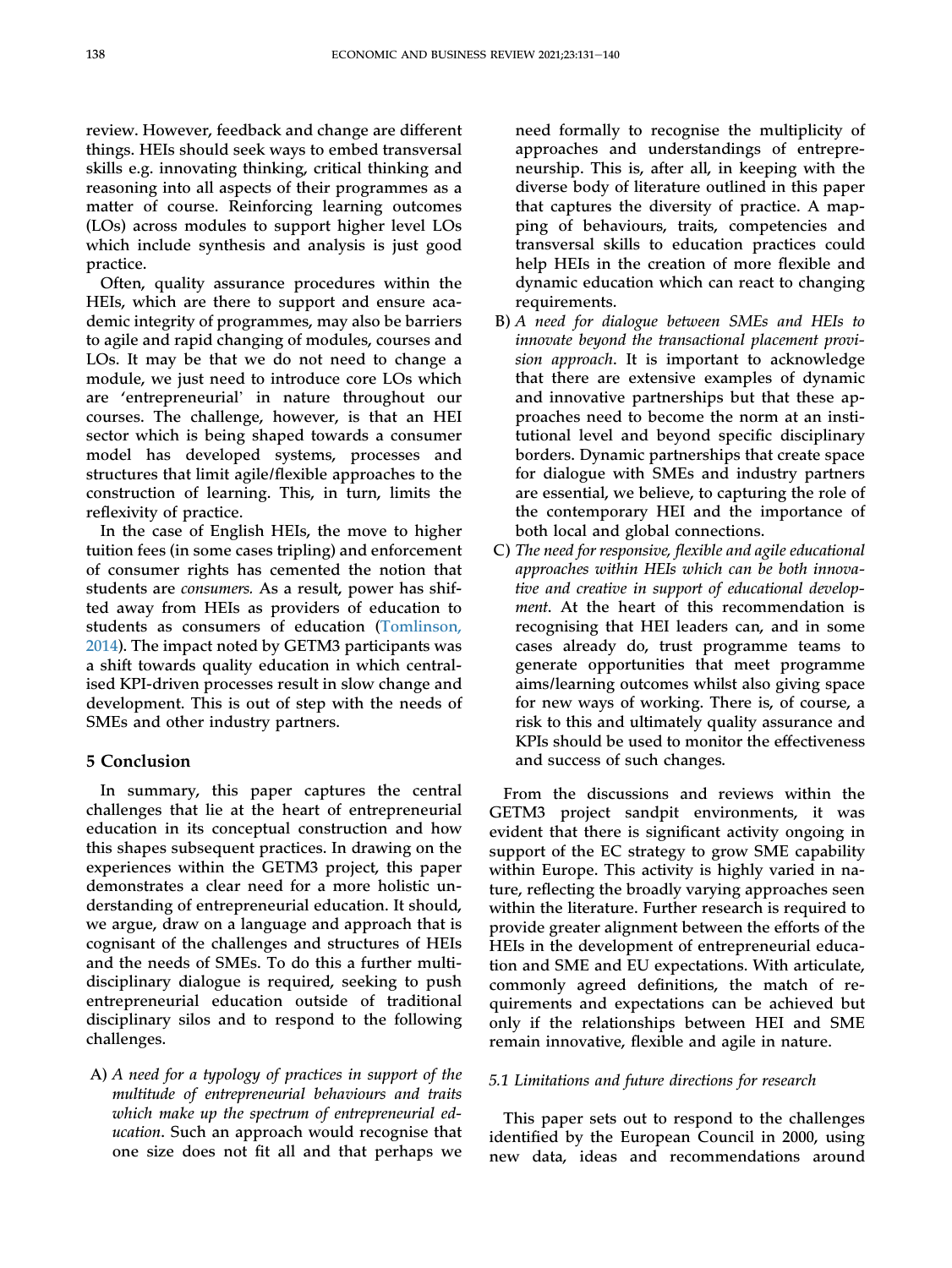entrepreneurship education. The generalisability of these findings is limited, however, by the predefined project population within the context of the GETM3 project, so further research beyond this project network would enhance the overall understanding of the effectiveness of entrepreneurial education across different countries, HEI groupings and SME sectors.

More specifically, further research could address the need for clearer common agreement on terminology to facilitate discussion of shared goal setting. This could start to bridge the gap between SMEs' and HEIs' expectations. Further investigation into each of our key findings would enable a more nuanced understanding of how to develop better practice in the construction of more productive partnerships between SMEs and HEIs. Further mapping of the behaviours, traits and competencies within both local and national contexts would allow HEIs to service better the needs of SMEs through more targeted entrepreneurial education.

### Acknowledgement

This project has received funding from the European Union's Horizon 2020 research and innovation program under the Marie Sklodowska-Curie grant agreement no. 734824.

#### References

- <span id="page-10-28"></span>[Ahmed, S., & Asraf, R. M. \(2018\). The workshop as a qualitative](http://refhub.elsevier.com/S0958-6946(21)00097-2/sref1) [research approach: Lessons learnt from a](http://refhub.elsevier.com/S0958-6946(21)00097-2/sref1) "critical thinking research approach: Lessons learnt from a "critical thinking through writing" workshop. [The Turkish Online Journal of](http://refhub.elsevier.com/S0958-6946(21)00097-2/sref1) [Design, Art and Communication, Special Edition](http://refhub.elsevier.com/S0958-6946(21)00097-2/sref1), 1504-[1510.](http://refhub.elsevier.com/S0958-6946(21)00097-2/sref1)
- <span id="page-10-11"></span>[Bandura, A. \(2001\). Social cognitive theory of mass communica](http://refhub.elsevier.com/S0958-6946(21)00097-2/sref2)tion. Media Psychology,  $3(3)$ ,  $265-299$ .
- <span id="page-10-3"></span>[Bird, B. \(1988\). Implementing entrepreneurial ideas: The case for](http://refhub.elsevier.com/S0958-6946(21)00097-2/sref3) intention. [Academy of Management Review, 13](http://refhub.elsevier.com/S0958-6946(21)00097-2/sref3)(3), 442-[453.](http://refhub.elsevier.com/S0958-6946(21)00097-2/sref3)
- <span id="page-10-13"></span>[Blenker, P., Frederiksen, S. H., Korsgaard, S., Müller, S., Neer](http://refhub.elsevier.com/S0958-6946(21)00097-2/sref4)[gaard, H., & Thrane, C. \(2012\). Entrepreneurship as everyday](http://refhub.elsevier.com/S0958-6946(21)00097-2/sref4) [practice: Towards a personalised pedagogy of enterprise ed](http://refhub.elsevier.com/S0958-6946(21)00097-2/sref4)ucation. Industry and Higher Education,  $26(6)$ , 417-[430.](http://refhub.elsevier.com/S0958-6946(21)00097-2/sref4)
- <span id="page-10-30"></span>[Braun, V., & Clarke, V. \(2006\). Using thematic analysis in psy-](http://refhub.elsevier.com/S0958-6946(21)00097-2/sref5)chology. [Qualitative Research in Psychology, 3](http://refhub.elsevier.com/S0958-6946(21)00097-2/sref5), 77-[101.](http://refhub.elsevier.com/S0958-6946(21)00097-2/sref5)
- <span id="page-10-26"></span>Braun, V., Clarke, V., Boulton, E., Davey, L., & McEvoy, C. (2020). The online survey as a qualitative research tool. International Journal of Social Research Methodology. [https://doi.org/10.1080/](https://doi.org/10.1080/13645579.2020.1805550) [13645579.2020.1805550](https://doi.org/10.1080/13645579.2020.1805550)
- <span id="page-10-5"></span>[Busenitz, L. W., & Lau, C. M. \(1996\). A cross-cultural cognitive](http://refhub.elsevier.com/S0958-6946(21)00097-2/sref7) [model of new venture creation.](http://refhub.elsevier.com/S0958-6946(21)00097-2/sref7) Entrepreneurship: Theory and [Practice, 20](http://refhub.elsevier.com/S0958-6946(21)00097-2/sref7)(4), 25-[40.](http://refhub.elsevier.com/S0958-6946(21)00097-2/sref7)
- <span id="page-10-22"></span>Chambers, R. (1994). [Paradigm shifts and the practice of participatory](http://refhub.elsevier.com/S0958-6946(21)00097-2/sref8) [research and development. Institute of Development Studies](http://refhub.elsevier.com/S0958-6946(21)00097-2/sref8). [Brighton: IDS. Working Paper no. 2.](http://refhub.elsevier.com/S0958-6946(21)00097-2/sref8)
- <span id="page-10-24"></span>[Chambers, R. \(2015\). PRA, PLA and pluralism: Practice and](http://refhub.elsevier.com/S0958-6946(21)00097-2/sref9) [theory. In H. Bradbury \(Ed.\),](http://refhub.elsevier.com/S0958-6946(21)00097-2/sref9) The SAGE handbook of action research [\(3rd ed., pp. 31](http://refhub.elsevier.com/S0958-6946(21)00097-2/sref9)-[46\). New York: The Social Science](http://refhub.elsevier.com/S0958-6946(21)00097-2/sref9) [Research.](http://refhub.elsevier.com/S0958-6946(21)00097-2/sref9)
- <span id="page-10-31"></span>[Dada, O., & Fogg, H. \(2016\). Organisational learning, entrepre](http://refhub.elsevier.com/S0958-6946(21)00097-2/sref10)[neurial orientation, and the role of university engagement in](http://refhub.elsevier.com/S0958-6946(21)00097-2/sref10) SMEs. International Small Business Journal,  $34(1)$ ,  $86-104$ .
- <span id="page-10-32"></span>[Decter, M., Cave, F., & Rose, M. \(2011\). Universities and economic](http://refhub.elsevier.com/S0958-6946(21)00097-2/sref11) [development activities: A UK regional comparison.](http://refhub.elsevier.com/S0958-6946(21)00097-2/sref11) Industry and Higher Education,  $25(5)$ ,  $359-374$ .
- <span id="page-10-1"></span>European Commission. (2010). Europe 2020: A strategy for smart, sustainable and inclusive growth. Available at: [https://ec.europa.](https://ec.europa.eu/eu2020/pdf/COMPLET%20EN%20BARROSO%20%20%20007%20-%20Europe%202020%20-%20EN%20version.pdf) [eu/eu2020/pdf/COMPLET%20EN%20BARROSO%20%20%](https://ec.europa.eu/eu2020/pdf/COMPLET%20EN%20BARROSO%20%20%20007%20-%20Europe%202020%20-%20EN%20version.pdf) [20007%20-%20Europe%202020%20-%20EN%20version.pdf](https://ec.europa.eu/eu2020/pdf/COMPLET%20EN%20BARROSO%20%20%20007%20-%20Europe%202020%20-%20EN%20version.pdf).
- <span id="page-10-0"></span>European Council. (2000). Presidency conclusions. Lisbon: European Council, 23 and 24 March 2000. European Council. Available at: [https://www.europarl.europa.eu/summits/lis1\\_](https://www.europarl.europa.eu/summits/lis1_en.htm) [en.htm.](https://www.europarl.europa.eu/summits/lis1_en.htm)
- <span id="page-10-4"></span>Fayolle, A., Liñá[n, F., & Moriano, J. A. \(2014\). Beyond entrepre](http://refhub.elsevier.com/S0958-6946(21)00097-2/sref14)[neurial intentions: Values and motivations in entrepreneur](http://refhub.elsevier.com/S0958-6946(21)00097-2/sref14)ship. [The International Entrepreneurship and Management Journal,](http://refhub.elsevier.com/S0958-6946(21)00097-2/sref14)  $10(4)$ , 679–[689.](http://refhub.elsevier.com/S0958-6946(21)00097-2/sref14)
- <span id="page-10-21"></span>Geertz, C. (1973). [The interpretation of cultures: Selected essay](http://refhub.elsevier.com/S0958-6946(21)00097-2/sref47). New [York: NY: Basic.](http://refhub.elsevier.com/S0958-6946(21)00097-2/sref47)
- <span id="page-10-15"></span>[Gibb, A. \(2002\). In pursuit of a new](http://refhub.elsevier.com/S0958-6946(21)00097-2/sref15) 'enterprise' and 'entrepreneurship' [paradigm for learning: Creative destruction, new](http://refhub.elsevier.com/S0958-6946(21)00097-2/sref15) [values, new ways of doing things and new combinations of](http://refhub.elsevier.com/S0958-6946(21)00097-2/sref15) knowledge. [International Journal of Management Reviews, 4](http://refhub.elsevier.com/S0958-6946(21)00097-2/sref15)(3), [233](http://refhub.elsevier.com/S0958-6946(21)00097-2/sref15)-269
- <span id="page-10-20"></span>[Hesse-Biber, S. \(2010\). Qualitative approaches to mixed methods](http://refhub.elsevier.com/S0958-6946(21)00097-2/sref16) practice. [Qualitative Enquiry, 16](http://refhub.elsevier.com/S0958-6946(21)00097-2/sref16)(6), 455-[468](http://refhub.elsevier.com/S0958-6946(21)00097-2/sref16).
- <span id="page-10-19"></span>[Higgins, D., & Elliott, C. \(2011\). Learning to make sense: What](http://refhub.elsevier.com/S0958-6946(21)00097-2/sref17) [works in entrepreneurial education?](http://refhub.elsevier.com/S0958-6946(21)00097-2/sref17) Journal of European Industrial Training,  $35(4)$ ,  $345-637$ .
- <span id="page-10-8"></span>[Hisrich, R. D. \(1990\). Entrepreneurship/intrapreneurship.](http://refhub.elsevier.com/S0958-6946(21)00097-2/sref18) Amer[ican Psychologist, 45](http://refhub.elsevier.com/S0958-6946(21)00097-2/sref18)(2), 209.
- <span id="page-10-12"></span>[Hmieleski, K. M., & Baron, R. A. \(2009\). Entrepreneurs](http://refhub.elsevier.com/S0958-6946(21)00097-2/sref19)' optimism [and new venture performance: A social cognitive perspective.](http://refhub.elsevier.com/S0958-6946(21)00097-2/sref19) [Academy of Management Journal, 52](http://refhub.elsevier.com/S0958-6946(21)00097-2/sref19)(3), 473-[488](http://refhub.elsevier.com/S0958-6946(21)00097-2/sref19).
- <span id="page-10-33"></span>[Huggins, R., Johnston, A., & Steffenson, R. \(2008\). Universities,](http://refhub.elsevier.com/S0958-6946(21)00097-2/sref20) [knowledge networks and regional policy.](http://refhub.elsevier.com/S0958-6946(21)00097-2/sref20) Cambridge Journal of Regions, Economy and Society,  $1, 321-340$ .
- <span id="page-10-14"></span>[Jones, C., & English, J. \(2004\). A contemporary approach to](http://refhub.elsevier.com/S0958-6946(21)00097-2/sref21) [entrepreneurship education.](http://refhub.elsevier.com/S0958-6946(21)00097-2/sref21) Education + Training,  $49(8-9)$ ,  $416 - 423$  $416 - 423$ .
- <span id="page-10-7"></span>Knight, F. H. (1921). [Risk, uncertainty and pro](http://refhub.elsevier.com/S0958-6946(21)00097-2/sref22)fit, Hart, Schaffner, and Marx prize essays, No. 31[. Boston and New York: Houghton](http://refhub.elsevier.com/S0958-6946(21)00097-2/sref22) [Mif](http://refhub.elsevier.com/S0958-6946(21)00097-2/sref22)flin.
- <span id="page-10-18"></span>[Kompf, M. \(2012\).](http://refhub.elsevier.com/S0958-6946(21)00097-2/sref23) Entreplexity® = [entrepreneurship](http://refhub.elsevier.com/S0958-6946(21)00097-2/sref23) + [complexity:](http://refhub.elsevier.com/S0958-6946(21)00097-2/sref23) [The writing and thoughts of gene Liczkiw](http://refhub.elsevier.com/S0958-6946(21)00097-2/sref23). Rotterdam: Sense [Publishing.](http://refhub.elsevier.com/S0958-6946(21)00097-2/sref23)
- <span id="page-10-25"></span>Kvale, S. (1996). [InterViews: An introduction to qualitative research](http://refhub.elsevier.com/S0958-6946(21)00097-2/sref24) interviewing[. London: Sage.](http://refhub.elsevier.com/S0958-6946(21)00097-2/sref24)
- <span id="page-10-2"></span>[Lillis, D., & Doyle, P. \(2017\). Global software innovators](http://refhub.elsevier.com/S0958-6946(21)00097-2/sref25) [strengthening the software innovation capacity of Europe and](http://refhub.elsevier.com/S0958-6946(21)00097-2/sref25) Korea. In [The 2017 international conference on global entrepre](http://refhub.elsevier.com/S0958-6946(21)00097-2/sref25)[neurial talent management and social collaboration, Daegu, South](http://refhub.elsevier.com/S0958-6946(21)00097-2/sref25) [Korea, july 2017](http://refhub.elsevier.com/S0958-6946(21)00097-2/sref25).
- <span id="page-10-17"></span>[Li](http://refhub.elsevier.com/S0958-6946(21)00097-2/sref26)ñán, F., Rodrí[guez-Cohard, J. C., & Rueda-Cantuche, J. M.](http://refhub.elsevier.com/S0958-6946(21)00097-2/sref26) [\(2011\). Factors affecting entrepreneurial intention levels: A](http://refhub.elsevier.com/S0958-6946(21)00097-2/sref26) role for education. [The International Entrepreneurship and](http://refhub.elsevier.com/S0958-6946(21)00097-2/sref26) [Management Journal, 7](http://refhub.elsevier.com/S0958-6946(21)00097-2/sref26)(2), 195-[218](http://refhub.elsevier.com/S0958-6946(21)00097-2/sref26).
- <span id="page-10-16"></span>[Liu, H., Kulturel-Konak, S., & Konak, A. \(2020\). Measuring the](http://refhub.elsevier.com/S0958-6946(21)00097-2/sref27) [effectiveness of entrepreneurship education. In](http://refhub.elsevier.com/S0958-6946(21)00097-2/sref27) Proceedings of [the 53rd Hawaii international conference on system sciences](http://refhub.elsevier.com/S0958-6946(21)00097-2/sref27) (pp.  $4705 - 4714$  $4705 - 4714$ ).
- <span id="page-10-10"></span>[McClelland, D. C., & Mac Clelland, D. C. \(1961\).](http://refhub.elsevier.com/S0958-6946(21)00097-2/sref28) The achieving society[. Princeton, N. J.: Van Nostrand.](http://refhub.elsevier.com/S0958-6946(21)00097-2/sref28)
- <span id="page-10-29"></span>[Miles, M. B., & Huberman, M. A. \(1994\).](http://refhub.elsevier.com/S0958-6946(21)00097-2/sref29) Qualitative data analysis: [An](http://refhub.elsevier.com/S0958-6946(21)00097-2/sref29) [expanded](http://refhub.elsevier.com/S0958-6946(21)00097-2/sref29) [sourcebook](http://refhub.elsevier.com/S0958-6946(21)00097-2/sref29) (2<sup>nd</sup> [ed.\). London: Sage Publications](http://refhub.elsevier.com/S0958-6946(21)00097-2/sref29).
- <span id="page-10-6"></span>[Mitchell, R. K., Smith, B., Seawright, K. W., & Morse, E. A. \(2000\).](http://refhub.elsevier.com/S0958-6946(21)00097-2/sref30) [Cross-cultural cognitions and the venture creation decision.](http://refhub.elsevier.com/S0958-6946(21)00097-2/sref30) [Academy of Management Journal, 43](http://refhub.elsevier.com/S0958-6946(21)00097-2/sref30)(5), 974-[993](http://refhub.elsevier.com/S0958-6946(21)00097-2/sref30).
- <span id="page-10-23"></span>[Mukherjee, N. \(1993\). Participatory rural appraisal: Methodology](http://refhub.elsevier.com/S0958-6946(21)00097-2/sref31) and applications. In , Vol. 1. [Studies in rural participation](http://refhub.elsevier.com/S0958-6946(21)00097-2/sref31). New [Delhi: Concept Pub. Co](http://refhub.elsevier.com/S0958-6946(21)00097-2/sref31).
- <span id="page-10-9"></span>[Onuoha, G. \(2007\). Entrepreneurship.](http://refhub.elsevier.com/S0958-6946(21)00097-2/sref32) AIST International Journal,  $10, 20 - 32.$  $10, 20 - 32.$  $10, 20 - 32.$  $10, 20 - 32.$
- <span id="page-10-27"></span>Ø[rngreen, R., & Levinsen, K. T. \(2017\). Workshops as a research](http://refhub.elsevier.com/S0958-6946(21)00097-2/sref33) methodology. [Electronic Journal of e-Learning, 15](http://refhub.elsevier.com/S0958-6946(21)00097-2/sref33)(1), 70-[81](http://refhub.elsevier.com/S0958-6946(21)00097-2/sref33).